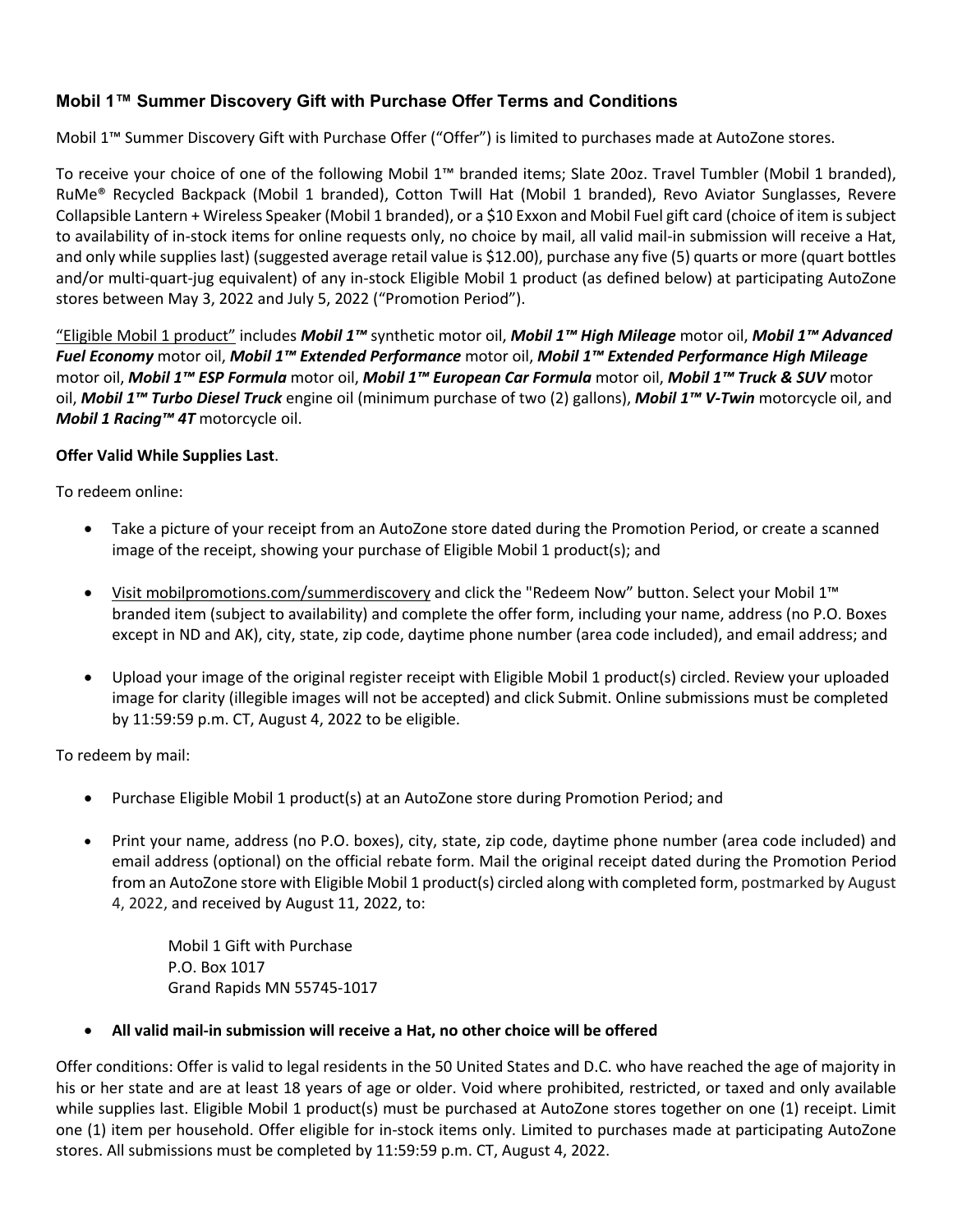Allow approximately eight (8) to twelve (12) weeks for shipment following receipt and verification of all required documentation. Replacement requests, for any reason, will not be considered after thirty (30) days of shipment. Offer valid only for individual consumers ("Participant(s)"); requests from groups, businesses, clubs, or organizations will not be honored. Offer cannot be combined with any coupon and/or discount card. Incomplete, damaged, photocopied, mechanically reproduced, altered and/or forged receipts or offer forms of any kind, or receipts or offer forms not obtained through authorized channels, will not be accepted (except as specifically provided herein for online submissions). Invalid or duplicate requests will not be honored or returned. By participating, Participant agrees to be bound by these terms and the decisions of ExxonMobil, which are final and binding. ExxonMobil; AutoZone; The Integer Group; and their respective parents, affiliates, and subsidiaries (collectively, "Released Parties") are not responsible for late, lost, stolen, illegible, damaged, incomplete, misaddressed, misdirected, delayed, inaccurate, or postage-due mail, or for any errors of any kind relating to this offer. All requests become the property of ExxonMobil and are nonreturnable. ExxonMobil has no obligation to acknowledge, redeem, or return requests not in compliance with these terms. The U.S. Postal Service statutes prohibit acts devised to defraud or to obtain money or property by false or fraudulent means if the postal system is involved. This would include, among other things, the use of fictitious names or addresses. This offer may not be published in any magazine or elsewhere without ExxonMobil's written permission. Trading, buying, selling, or manufacturing of receipts or offer forms is considered to be in violation of the terms of this promotional offer. For questions about this promotional offer, please visit mobilpromotions.com/summerdiscovery or call 1-866-895-9127.

Participant shall indemnify, defend, and hold the Released Parties harmless against any and all losses, damages, costs, expenses (including reasonable attorneys' fees), or any other liability, which any of them may incur or for which any of them may become liable, arising out of the wrongful or negligent acts or omissions of or alleged violations of law by participant in connection with the Offer, including claims arising from or related to actual or alleged infringement or misappropriation of any patent, trademark, copyright, trade secret, or any actual or alleged violation of any other intellectual property or proprietary rights arising from or in connection with the Participant's participation in the Offer.

Use of Data: ExxonMobil will be collecting Participant's personal data in accordance with the ExxonMobil's Privacy Policy that can be reviewed at the following link: http://www.exxonmobil.com/Global-All/Legal/privacy.aspx. Please see the full Privacy Policy for details. Participant's personally identifiable information is not shared with third parties unless we give prior notice and choice. We do not rent, disclose, or share personal information or aggregated demographic information with our partners and advertisers. Though we may use an intermediary to conduct promotions, they may not use Participant's personally identifiable information for any secondary purposes. By participating in the Offer, you hereby agree to ExxonMobil's collection and usage of your personal information and acknowledge that you have read and accepted Sponsor's privacy policy. Participant's information will be used for purposes of direct marketing, research, and monitoring or improving the use and satisfaction of ExxonMobil's products.

Participants in this promotion (if minor, his/her parent or legal guardian) agree to be bound by these Terms and Conditions and agree that ExxonMobil and their designees and assignees may use the Participant's name, voice, city/state of residence, photos, video, or film clips, and/or other visual likeness for advertising and/or trade purposes and/or for any other purpose in any media or format now or hereafter known without further compensation (financial or otherwise), permission or notification.

©2022 ExxonMobil. All trademarks used herein are trademarks or registered trademarks of Exxon Mobil Corporation or one of its subsidiaries unless indicated otherwise. All rights reserved. Other trademarks shown are property of their respective owners.